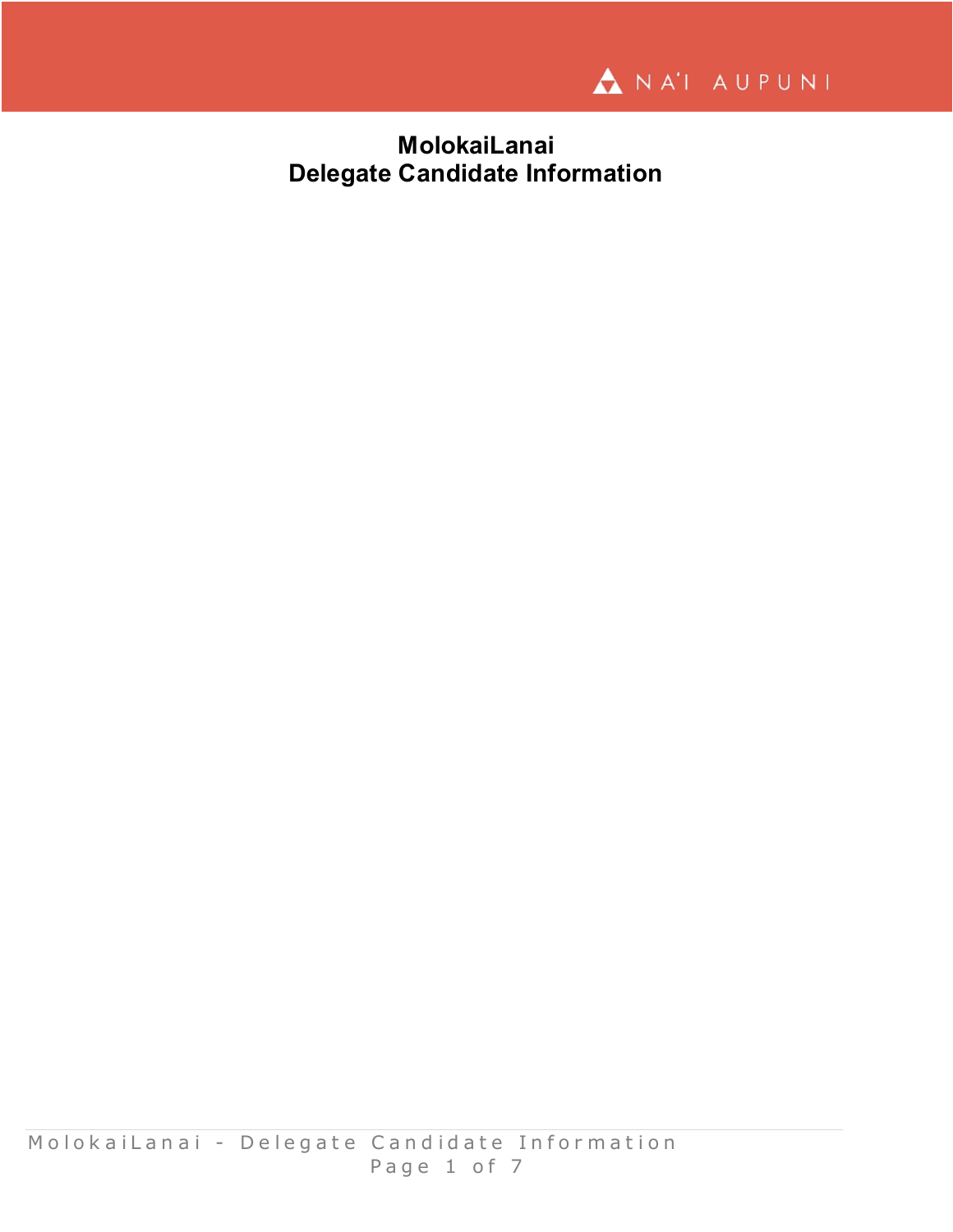# NA'I AUPUNI

# **NOA EMMETT ALULI**



## **Date of birth:** 01-16-1944

#### **Hawaiian ancestry**

Father - Noa Tong Aluli, Grandparents - Noa Webster Aluli of Wailuku & Emma Akamu of Hilo. Mother - Kuuleimokihana Cockett, Grandparents Jonah Pia Cockett of Waikapu & Mary Kekahu of Hana.

#### **Educational background**

Saint Louis College, High School Diploma 1962, Honolulu; Marquette University, Bachelor of Science 1966, Milwaukee, WN; University of Hawai`i School of Medicine, Doctor of Medicine, 1975, Honolulu

#### **Employment history**

Family Practice: Molokai Clinic / Molokai Family Health Center, 1976 - present

Medical Executive Director: Molokai General Hospital, 1995 to present

#### **Criminal record**

none

#### **Personal statement**

I am of the last generation to hear the stories from our kupuna about those who stood up against the overthrow of our Kingdom & "illegal" annexation to the U.S., such as my greatgrand aunt & uncle Emma & Joseph Nawahi. We were raised by our extended `ohana during blackout nights as Hawai`i was militarized following Pearl Harbor. We experienced the civil rights movement and the Indian occupations. We did our homework, studied our history, and lived the disparities of health and welfare. Some of us knew that we could make a difference as Native Hawaiians, as our grandparents & parents had prayed & prepared us for. We identified with the lands of our birth, the ahupua a where we lived & our mo o ku'auhau. I was part of the first landing on Kaho'olawe's shores, with George Helm. ALOHA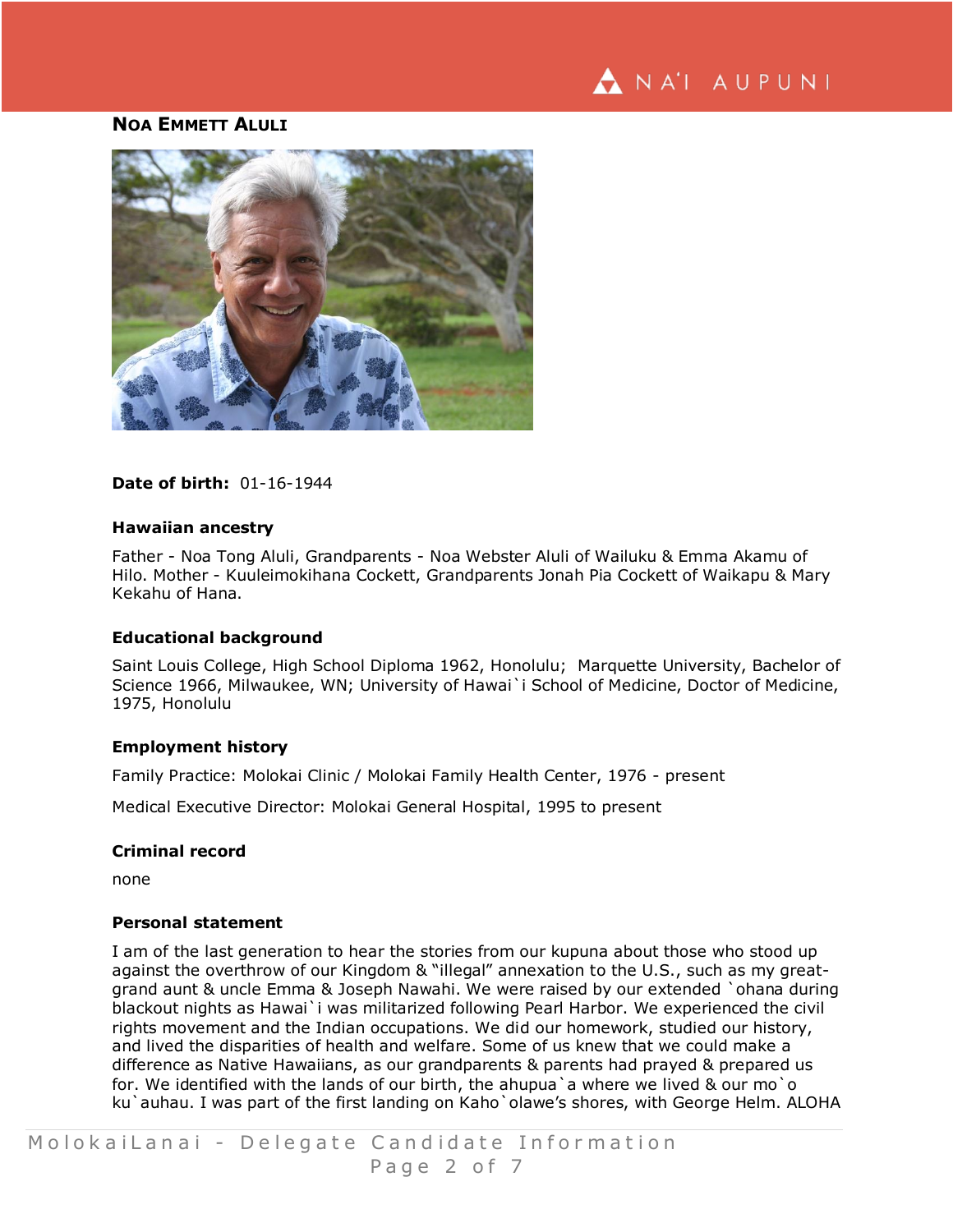

`AINA became our theme & motivation to stop bombing the island, as it was with the 1890's Hui Aloha Aina Patriotic League to reseat Lili`uokalani back on her throne. It's time to "uku pau" what we started: the return of Kaho `olawe to a recognized Native Hawaiian Governing Entity. As a family health physician on Molokai I want to successfully improve upon the health of our lahui -people and nation. Aloha

### **The delegate candidate represent these 10 people are eligible voters who have nominated them :** John David Waihee

Davianna Pomaikai McGregor Pia Thomas Aluli Nane Webster Aluli Noa Kekahu Aluli Melanna Aluli Meyer Josh Kaakua Joann Umilani Tsark Stephanie Stacy Crivello Colette Machado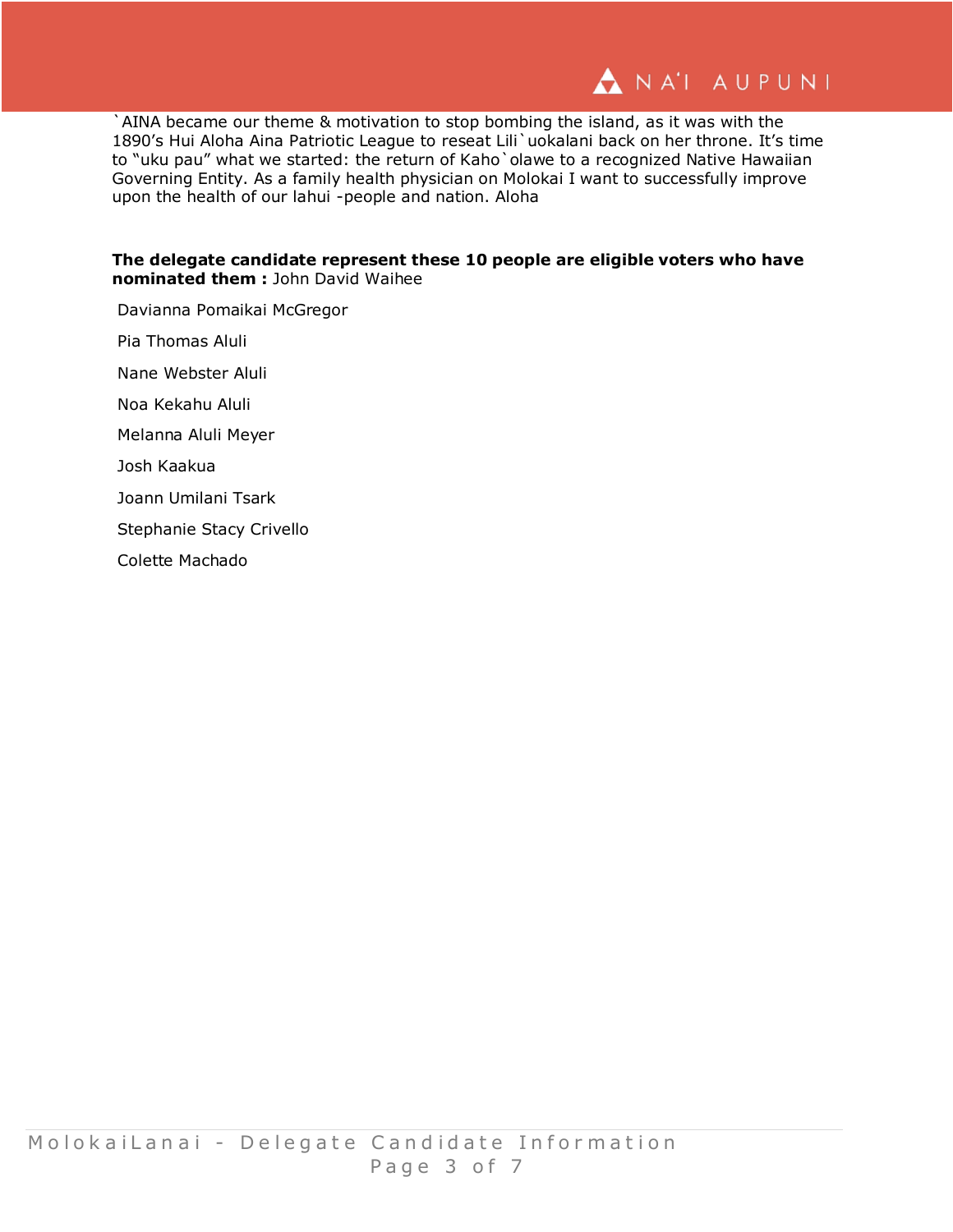

# **LORI BUCHANAN**



**Date of birth:** 02/27/1960

## **Hawaiian ancestry**

Hawaiian/Caucasian

#### **Educational background**

High school diploma

some college no degree

## **Employment history**

Coordinator - Research Corporation University of Hawaii - Invasive Species Committees (Molokai)

**Criminal record**

none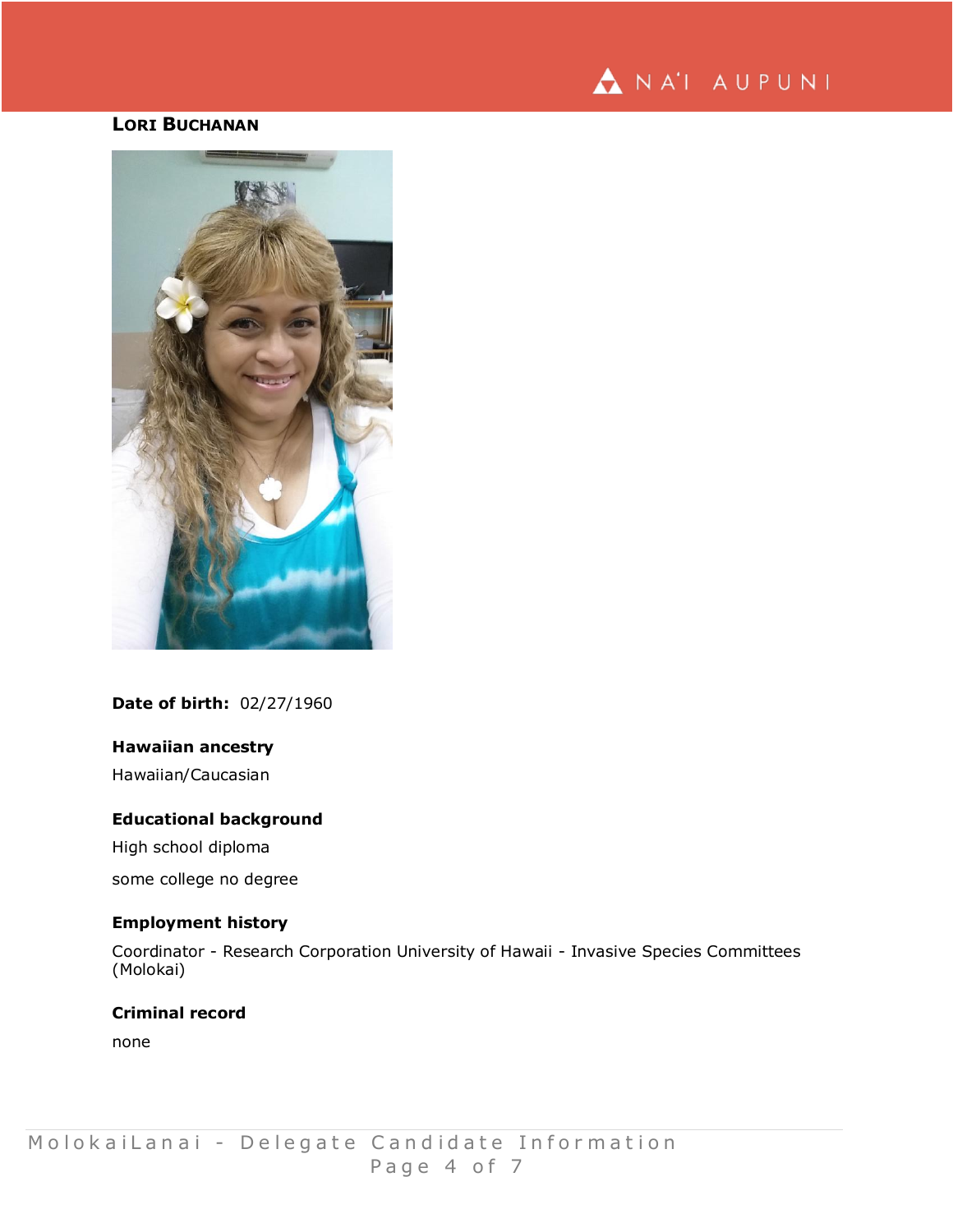#### **Personal statement**

I have been serving my community all my life and I am dedicated to doing whatever I can to help preserve, protect, enrich and perpetuate the lives of our indigenous and non indigenous peoples of Hawaii nei. I have done much volunteer work on several boards and commissions at the county, state, federal and non government agency levels. I believe I possess the intelligence and communicative skills to engage in the anticipated intense discussions about governance. I am a process person and am committed to participating in or leading discussions to achieve set goals and believe my life experiences have prepared me for this very important and monumental time in history for our people. I am ready, dedicated and committed to these life changing discussions and actions. I believe I represent the vast numbers of grassroots makaainana, practitioners whom feel their voices have not been heard. If chosen as a delegate, I promise to adamantly deliver those voices of concern to the governance discussions and I promise to perform to the very best of my abilities to make the very best decisions for makaainana and all our local people.

## **The delegate candidate represent these 10 people are eligible voters who have nominated them :** Victoria Acedillo

Harry Acedillo Aramis Buchanan Anson Buchanan William Buchanan Aren Buchanan Michael Bethke Ella Alcon Pancho Alcon Paulele Alcon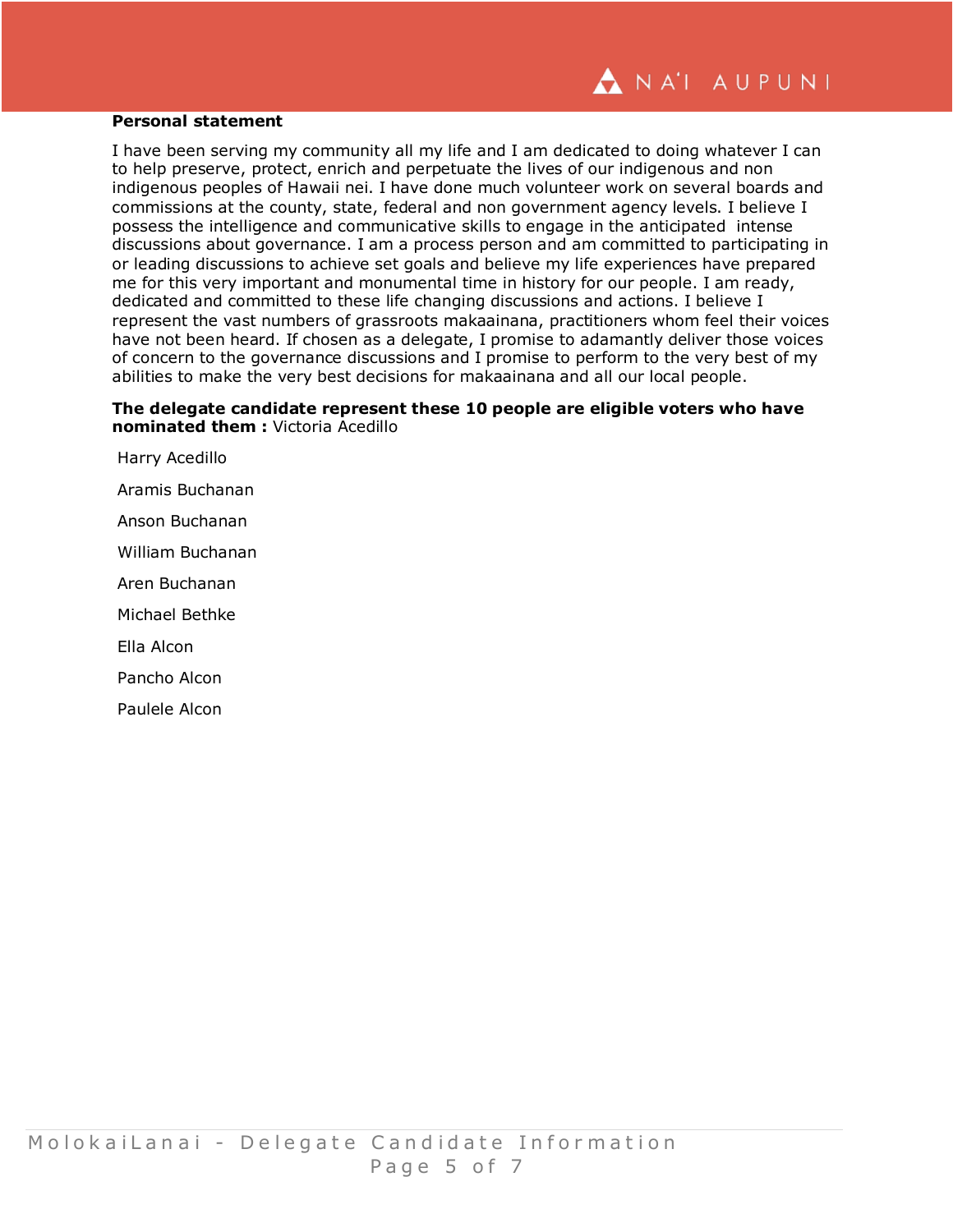

# **WALTER RITTEJR**



## **Date of birth:** 04.12.1945

## **Hawaiian ancestry**

Hawaiian-Molokai

#### **Educational background**

Kamehameha School University of Hawaii-Manoa

## **Employment history**

OHA Trustee, Farmer, Fisherman.

## **Criminal record**

None.

#### **Personal statement**

 $\Box$  --Native Hawaiian community activist, advocate, and organizer.

 $\square$  --Strong supporter of Sovereignty for Hawaii.

 $\Box$  --Involved in many Hawaiian issues such as Kahoolawe, access, land, water, and environmental rights.

- □ --Homesteader in Ho`olehua, Molokai.
- □ --Graduated Kamehameha School.
- $\square$  --Attended the University of Hawaii-Manoa.
- -OHA Trustee.